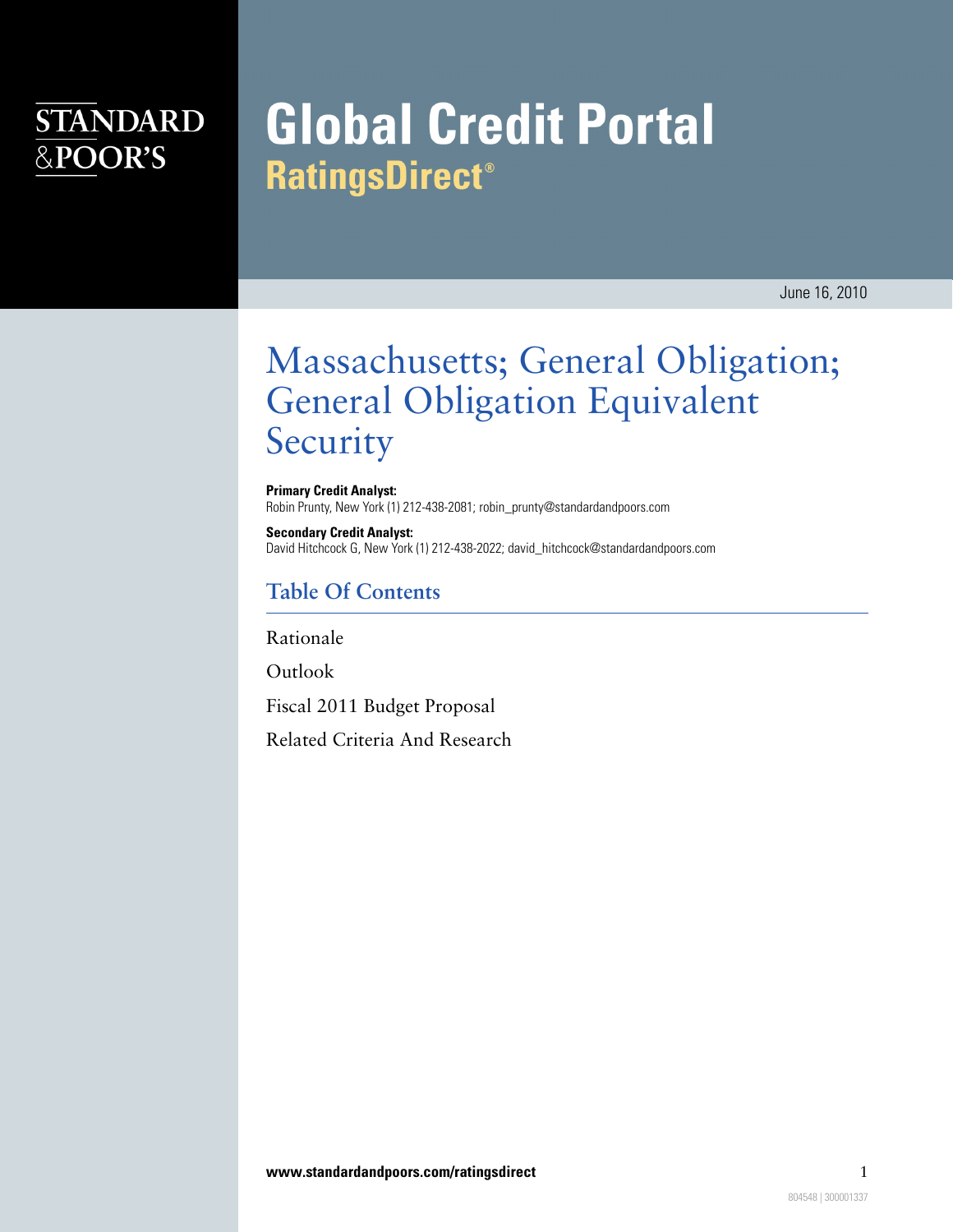# Massachusetts; General Obligation; General Obligation Equivalent Security

| <b>Credit Profile</b>                                        |           |            |  |  |
|--------------------------------------------------------------|-----------|------------|--|--|
| US\$250. mil GO bnds cons loan ser 2010B due 06/01/2011-2020 |           |            |  |  |
| Long Term Rating                                             | AA/Stable | <b>New</b> |  |  |
| Massachusetts GO                                             |           |            |  |  |
| Long Term Rating                                             | AA/Stable | Affirmed   |  |  |

### <span id="page-1-0"></span>**Rationale**

Standard & Poor's Ratings Services assigned its a 'AA' long-term rating, and stable outlook, to the commonwealth of Massachusetts' \$250 million general obligation (GO) bonds consolidated loan of series 2010B. At the same time, Standard & Poor's affirmed its 'AA' underlying rating, with a stable outlook, on the parity debt outstanding.

The 'AA' GO rating on Massachusetts reflects our view of the commonwealth's:

- Strong and conservative budget management practices, with swift action to restore balance after identifying revenue shortfalls throughout the recession;
- Continued budget stabilization reserve balances despite planned reductions in the current fiscal year, which in our opinion provide flexibility to manage through the current economic climate;
- High wealth and income levels; and
- Deep and diverse economy that has experienced weakness in the past year in line with national trends.

Standard & Poor's believes the commonwealth's high debt burden and significant unfunded pension and other postemployment benefit liabilities are offsetting considerations to the current rating. While we view the commonwealth's total postretirement liabilities as relatively high, we believe Massachusetts has been actively managing these liabilities.

The Massachusetts economy continues to experience decline but the pace has slowed. The unemployment rate has been above 9% in 2010, compared with 5.3% in 2008. The rate remains below the national average and the pace of employment decline has slowed while the labor force has been stable. To date, job loss through this recession has been less severe than in the 2001 recession and the recession of early 1990s by what we consider a significant margin. Economic recovery is likely to be slow in our view, but IHS Global Insight Inc. projects that Massachusetts will lead the region in recovery. We believe the commonwealth's economic fundamentals and key anchors, which are centered on higher education, technology and health care, should contribute to positive economic growth prospects over time.

In line with most other states, Massachusetts has faced significant budget gaps for fiscals 2009 and 2010 (an \$8 billion cumulative gap) due largely to declining revenues. Revenues were revised four times through fiscal 2009, which significantly lowered the revenue base for fiscal 2010. As required by statute, the Secretary of Administration and Finance announced on Oct. 15, 2009, that it expected a \$600 million revenue deficiency for fiscal 2010. The governor submitted a plan to close the gap that relied heavily on spending reductions and some minor revenue enhancements. In addition to the revenue shortfall, potential spending pressures above budgeted levels in Medicaid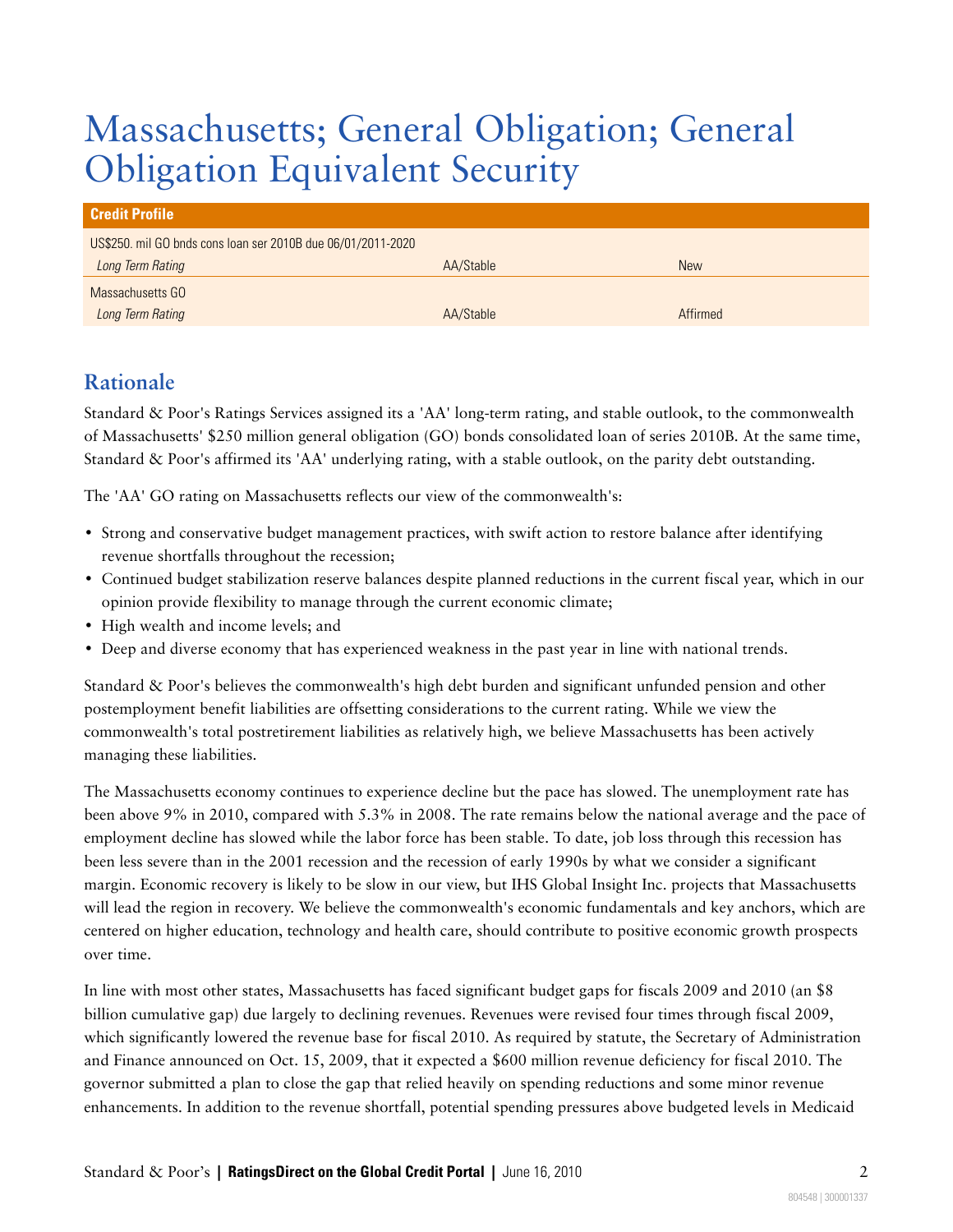and other program areas were identified. In January of this year, revenues were revised upward by \$181 million to \$18.5 billion based on improved year-to-date collections. This trend appeared to be holding through May with revenues just \$70 million lower than forecast. There continues to be spending deficiencies, which are projected to be \$426 million if not contained. Additional unbudgeted federal reimbursements of \$130 million (\$80 million attributable to fiscal 2010) will partially offset the additional cost exposures. The commonwealth expects its stabilization fund to be \$687 million at year-end fiscal 2010. Cash flow has been stable and an increase in the year-end cash balance of about \$55 million is now projected for fiscal 2010.

In conjunction with the fiscal 2010 budget and sales tax increase, the commonwealth addressed statewide transportation funding issues with \$275 million of the sales tax increase dedicated to transportation. These resources were partially aimed at improving the credit profile of the Massachusetts Turnpike Authority (MTA), which faced significant termination costs associated with swap agreements outstanding (see the full analysis on the MTA published July 27, 2009, on RatingsDirect on the Global Credit Portal). About \$928 million of the MTA's subordinated debt is now supported by contract assistance payments of the commonwealth.

By most measures, Massachusetts' debt burden remains high compared with that of other states. The commonwealth has about \$17 billion of GO debt. Of this amount, more than 80% is fixed rate and the remaining \$3.3 billion is variable rate and hedged with interest-rate swaps. Massachusetts has a range of other debt obligations outstanding, including those supported by the statewide sales tax, contract assistance debt, and debt subject to annual appropriation. On a budgetary basis, debt service was about 7% of expenditures in fiscal 2009. The capital investment plan through 2014 totals \$17 billion, with \$10.5 billion of bond issuance projected. This plan adheres to annual bond cap (debt service as a percent of budgeted revenue within the 8% limit) that is outlined in Massachusetts' annual debt affordability analysis.

### <span id="page-2-0"></span>**Outlook**

The stable outlook reflects Standard & Poor's view of the commonwealth's proactive approach to managing budget volatility through the recession. Revenue adjustments have been frequent and gap-closing actions have been swift, successfully restoring balance. While diminished, the budget stabilization fund retains a balance that will continue to provide flexibility to manage the current fluid revenue environment. These are important credit factors for Massachusetts given its dependence on personal income (and related capital gains) tax revenues, which are volatile during economic cycles.

### <span id="page-2-1"></span>**Fiscal 2011 Budget Proposal**

The commonwealth's fiscal 2011 budget was introduced in January 2010 and closed a \$2.75 billion budget gap. The House of Representatives and the Senate have each released their budgets and negotiations are underway to finalize the fiscal 2011 budget. Under the governor's proposal, balance was achieved through a mix of minor revenue enhancements, spending reductions, additional use of the budget stabilization reserve and other one-time sources, and a debt restructuring plan, as well as an expectation of additional federal Medicaid assistance payments. Baseline revenue growth is projected to be 3.2%, or \$590 million above fiscal 2010 based on the consensus revenue forecast. While growth is forecast for fiscal 2011, revenues remain far below the \$21.4 billion consensus revenue estimate for fiscal 2009.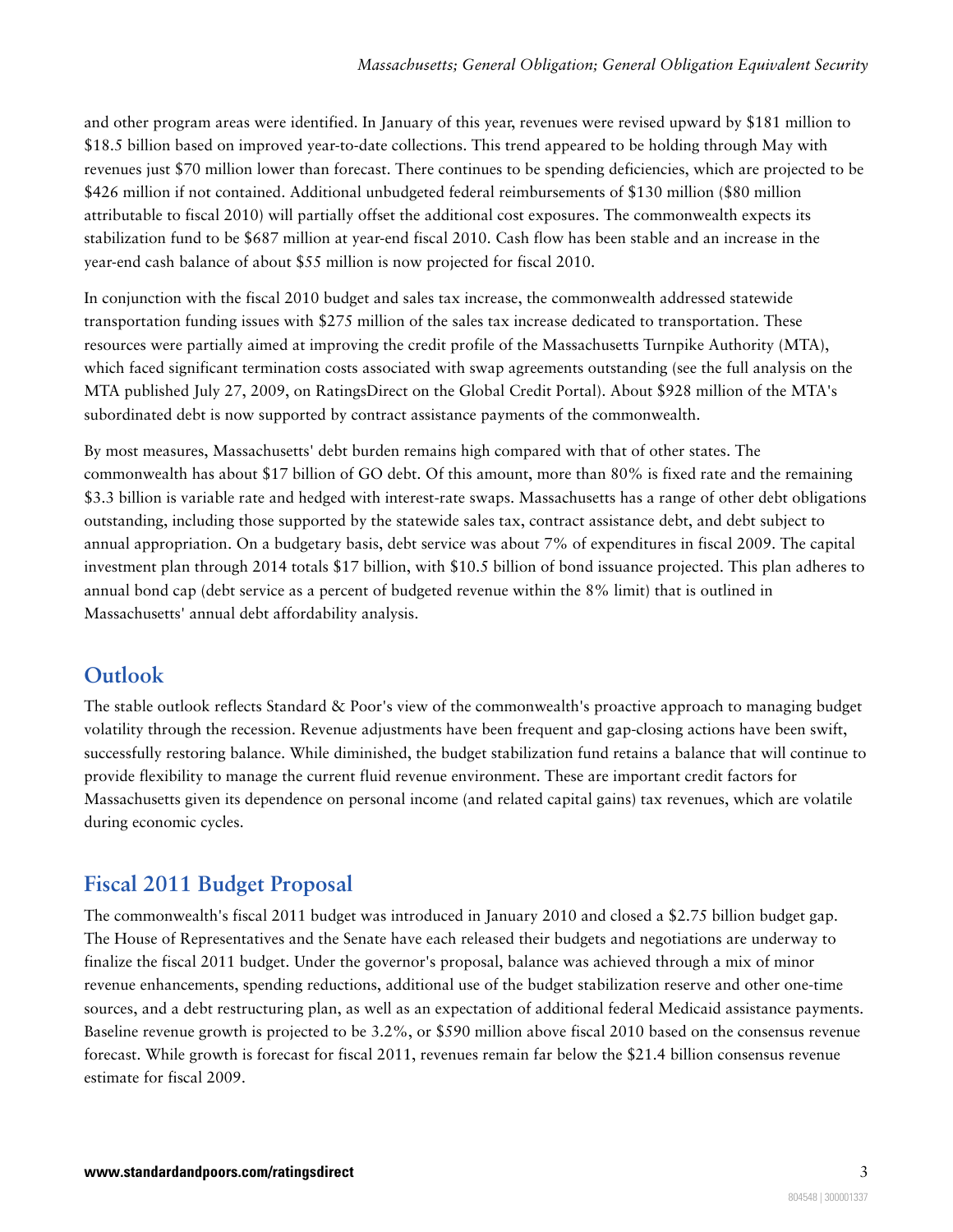There were no broad-based revenue enhancements included in the budget but there were some minor limits proposed on tax exemptions and some departmental revenue increases. The extension of the federal stimulus was projected to yield \$608 million. While this was a risk since it has not yet been authorized at the federal level, the commonwealth mitigated this risk by requiring a re-filing of the budget in June if the additional stimulus funds were not approved. The governor submitted a revision to the legislature on June 8, 2010. Spending reductions are recommended across the state budget with the exception of debt service, certain education aid programs, and unrestricted general government aid. The budget plan assumes a \$160 million payment from the Social Security Administration for certain health care expenditures the commonwealth funds. Spending in the proposed general fund budget is projected to rise by 3% to \$19 billion. Total spending for education is increased by 4.3% while spending for health and human services increases by 4.1%. Local assistance is held stable for fiscal 2011. Net spending reductions of \$670 million are included in the plan. Part of the reduction will include a proposed debt restructuring that would refinance \$200 million of fiscal 2011 amortizing principal and extend the repayment out over the next seven years. While this has not been a budget-balancing strategy for the commonwealth in recent years, it represents a relatively modest portion of the overall debt profile and will be amortized rapidly.

The stabilization fund would have a balance of \$450 million at fiscal year-end 2011 after the proposed use of \$175 million to balance the budget. The budget includes a proposal to reform the way the state budgets for capital gains revenue. Both the House and Senate version of the budget include this provision. This portion of the personal income tax has been volatile for the state over time. To highlight the volatility, capital gains revenue was \$2.2 billion in fiscal 2008 and fell to \$554 million in fiscal 2009, which was more than \$1 billion below estimate. The proposal provides that any capital gains revenues in excess of \$1 billion in a given fiscal year would be transferred to the stabilization fund. The proposal outlines that 5% of that excess would be transferred to the State Retiree Benefits Trust Fund and be used to address the liability for its retirees' health insurance and other nonpension retirement benefits. We believe this would contribute to reduced cyclicality in budget performance and allow for a dedicated source of funding for a significant long-term liability.

### <span id="page-3-0"></span>**Related Criteria And Research**

USPF Criteria: GO Debt, Oct. 12, 2006

| <b>Ratings Detail (As Of June 16, 2010)</b>                          |                 |          |  |  |
|----------------------------------------------------------------------|-----------------|----------|--|--|
| Massachusetts GO cons loan (wrap of insured) (FGIC & BHAC) (SEC MKT) |                 |          |  |  |
| <b>Unenhanced Rating</b>                                             | AA(SPUR)/Stable | Affirmed |  |  |
| Massachusetts GO (wrap of insured) (ASSURED GTY & AMBAC) (SEC MKT)   |                 |          |  |  |
| <b>Unenhanced Rating</b>                                             | AA(SPUR)/Stable | Affirmed |  |  |
| Massachusetts GO (FGIC)                                              |                 |          |  |  |
| <b>Unenhanced Rating</b>                                             | AA(SPUR)/Stable | Affirmed |  |  |
| Massachusetts GO (MBIA) (Assured Gty)                                |                 |          |  |  |
| <b>Unenhanced Rating</b>                                             | AA(SPUR)/Stable | Affirmed |  |  |
| Massachusetts GO (MBIA) (National)                                   |                 |          |  |  |
| <b>Unenhanced Rating</b>                                             | AA(SPUR)/Stable | Affirmed |  |  |
| <b>Massachusetts GO</b>                                              |                 |          |  |  |
| Unenhanced Rating                                                    | AA(SPUR)/Stable | Affirmed |  |  |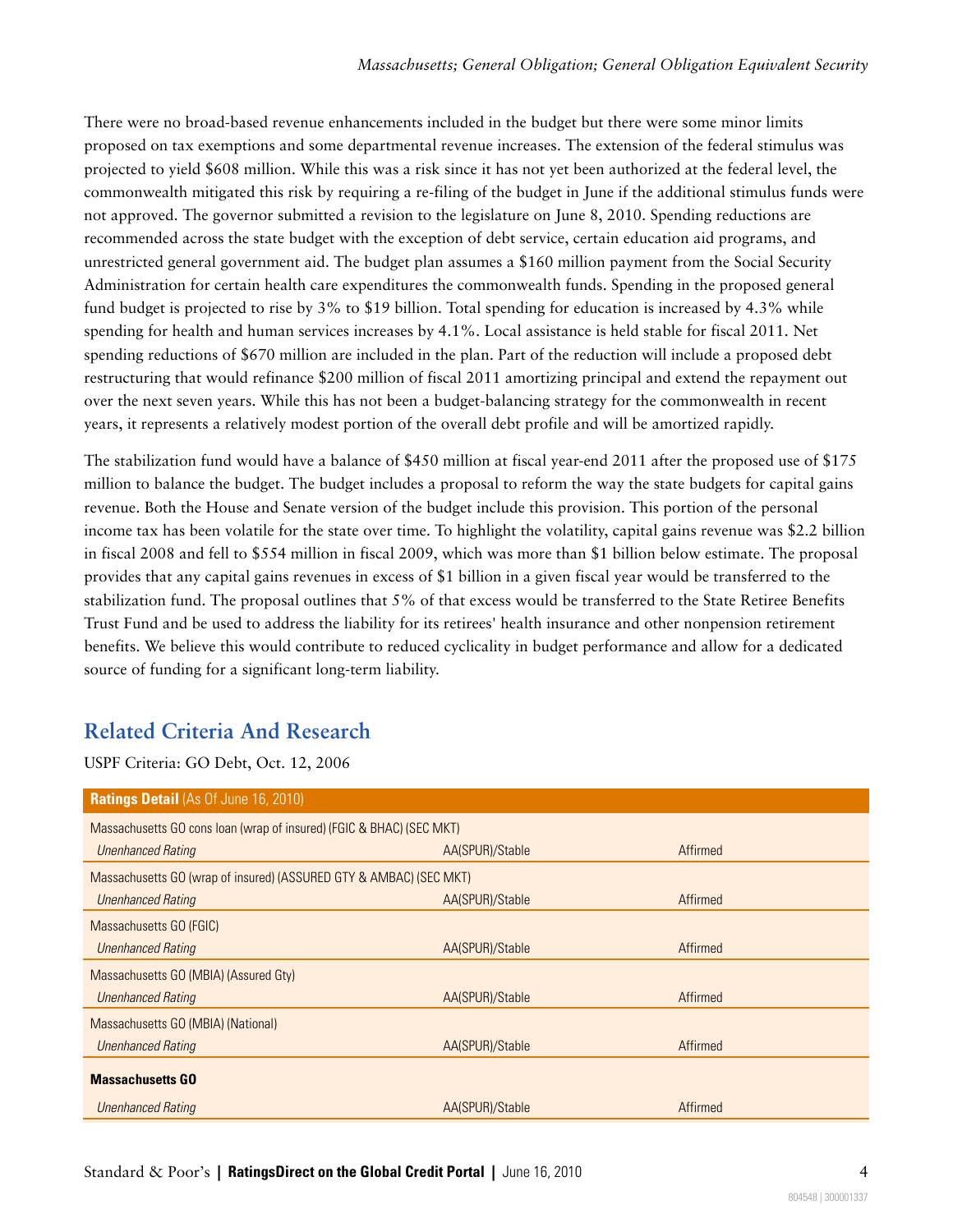| Ratings Detail (As Of June 16, 2010) (cont.)                               |                 |          |  |  |
|----------------------------------------------------------------------------|-----------------|----------|--|--|
|                                                                            |                 |          |  |  |
| <b>Massachusetts GO RFD</b>                                                |                 |          |  |  |
| <b>Unenhanced Rating</b>                                                   | AA(SPUR)/Stable | Affirmed |  |  |
| <b>Massachusetts GO Rfd</b>                                                |                 |          |  |  |
| <b>Unenhanced Rating</b>                                                   | AA(SPUR)/Stable | Affirmed |  |  |
| <b>Massachusetts Bay Transp Auth, Massachusetts</b>                        |                 |          |  |  |
| <b>Massachusetts</b>                                                       |                 |          |  |  |
| Massachusetts Bay Transp Auth (Massachusetts) gen transp ser 1991A         |                 |          |  |  |
| Long Term Rating                                                           | AA/Stable       | Affirmed |  |  |
| <b>Massachusetts Bay Transp Auth transp sys bnds (Massachusetts)</b>       |                 |          |  |  |
| <b>Unenhanced Rating</b>                                                   | AA(SPUR)/Stable | Affirmed |  |  |
| <b>Massachusetts Bay Transp Auth (Massachusetts)</b>                       |                 |          |  |  |
| <b>Unenhanced Rating</b>                                                   | AA(SPUR)/Stable | Affirmed |  |  |
| <b>University of Massachusetts Bldg Auth, Massachusetts</b>                |                 |          |  |  |
| <b>Massachusetts</b>                                                       |                 |          |  |  |
| University of Massachusetts Bldg Auth (Massachusetts)                      |                 |          |  |  |
| Long Term Rating                                                           | AA/Stable       | Affirmed |  |  |
| <b>Unenhanced Rating</b>                                                   | NR(SPUR)        |          |  |  |
| University of Massachusetts Bldg Auth (Massachusetts) GO (MBIA) (National) |                 |          |  |  |
| <b>Unenhanced Rating</b>                                                   | AA(SPUR)/Stable | Affirmed |  |  |
| Many issues are enhanced by bond insurance.                                |                 |          |  |  |